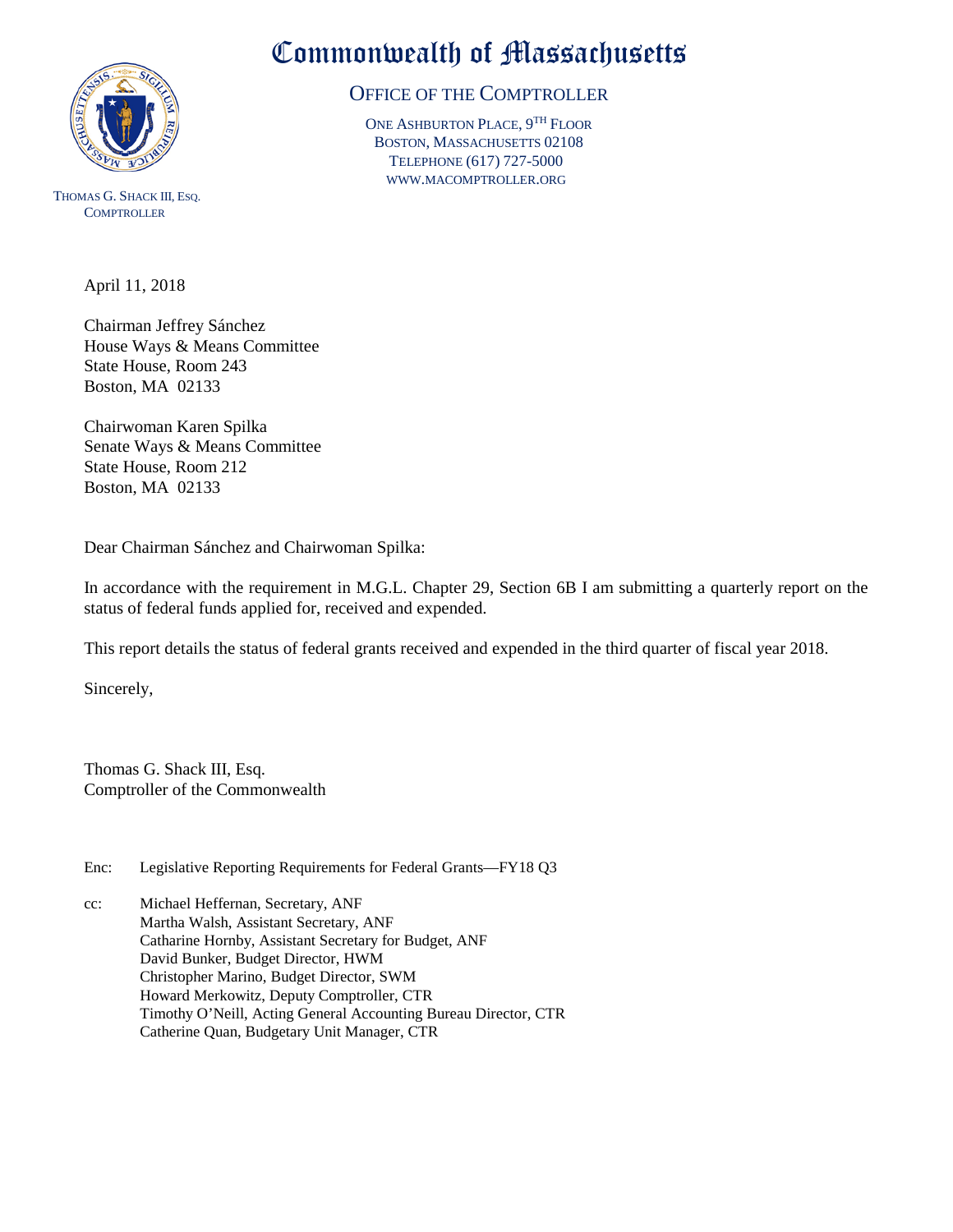

## Commonwealth of Massachusetts

Office of the Comptroller One Ashburton Place, 9<sup>TH</sup> Floor Boston, Massachusetts 02108 Telephone (617) 727-5000 www.macomptroller.org

| Status of Federal Grants Applied for FY2018, Quarter 3 |                                     |                                                                    |                          |              |                         |                       |               |                          |                 |  |  |
|--------------------------------------------------------|-------------------------------------|--------------------------------------------------------------------|--------------------------|--------------|-------------------------|-----------------------|---------------|--------------------------|-----------------|--|--|
| Dept                                                   | <b>Funding Opportunity</b>          | <b>Grant Name</b>                                                  | <b>Federal Cognizant</b> | <b>CFDA#</b> | <b>Application Date</b> | <b>Expected Award</b> | <b>Status</b> | <b>FAIN/Award Number</b> | <b>Comments</b> |  |  |
|                                                        | <b>Number/Announcement Document</b> |                                                                    | Agency                   |              |                         | Amount                |               |                          |                 |  |  |
|                                                        | <b>Reference Number</b>             |                                                                    |                          |              |                         |                       |               |                          |                 |  |  |
| <b>IEOL</b>                                            | NDW-MA-ST-17-002                    | MA-Disaster Hurricane Response                                     | DOL/ETA                  | 17.277       | 11/30/2018 \$           | 258,511.00 Pending    |               |                          |                 |  |  |
| IEOL                                                   | NDW-MA-ST-17-001                    | MA-Dual Enrollment-Brayton Point                                   | DOL/ETA                  | 17.277       | $12/6/2018$ \$          | 431,915.00 Pending    |               |                          |                 |  |  |
|                                                        |                                     | Section 5310: Cap/Operating Enhanced Mobility /                    |                          |              |                         |                       |               |                          |                 |  |  |
|                                                        | DOT 1349-2018-1 (MA-16-X011)        | Individuals w Disabilities                                         | FTA-Region 1             | 20.513       | $1/5/2018$ \$           | 5,778,710.00 Pending  |               |                          |                 |  |  |
|                                                        |                                     |                                                                    | US Department of         |              |                         |                       |               |                          |                 |  |  |
| <b>I</b> DFS                                           | DHS-17-GPD-044-000-99               | Assistance to Firefighters Grant (AFG)                             | <b>Homeland Security</b> | 97.044       | $2/1/2018$ \$           | 434,782.61 Pending    |               |                          |                 |  |  |
|                                                        |                                     |                                                                    |                          |              |                         |                       |               |                          |                 |  |  |
|                                                        |                                     | Cooperative Agreements to Promote Adolescent                       | CDC-Center for           |              |                         |                       |               |                          |                 |  |  |
|                                                        |                                     | Health through School-Based HIV/STD Prevention Disease Control and |                          |              |                         |                       |               |                          |                 |  |  |
|                                                        | DOE CDC-RFA-DP18-1801               | and School-Based Surveillance                                      | Prevention               | 93.079       | $3/5/2018$ \$           | 400,000.00 Pending    |               |                          |                 |  |  |